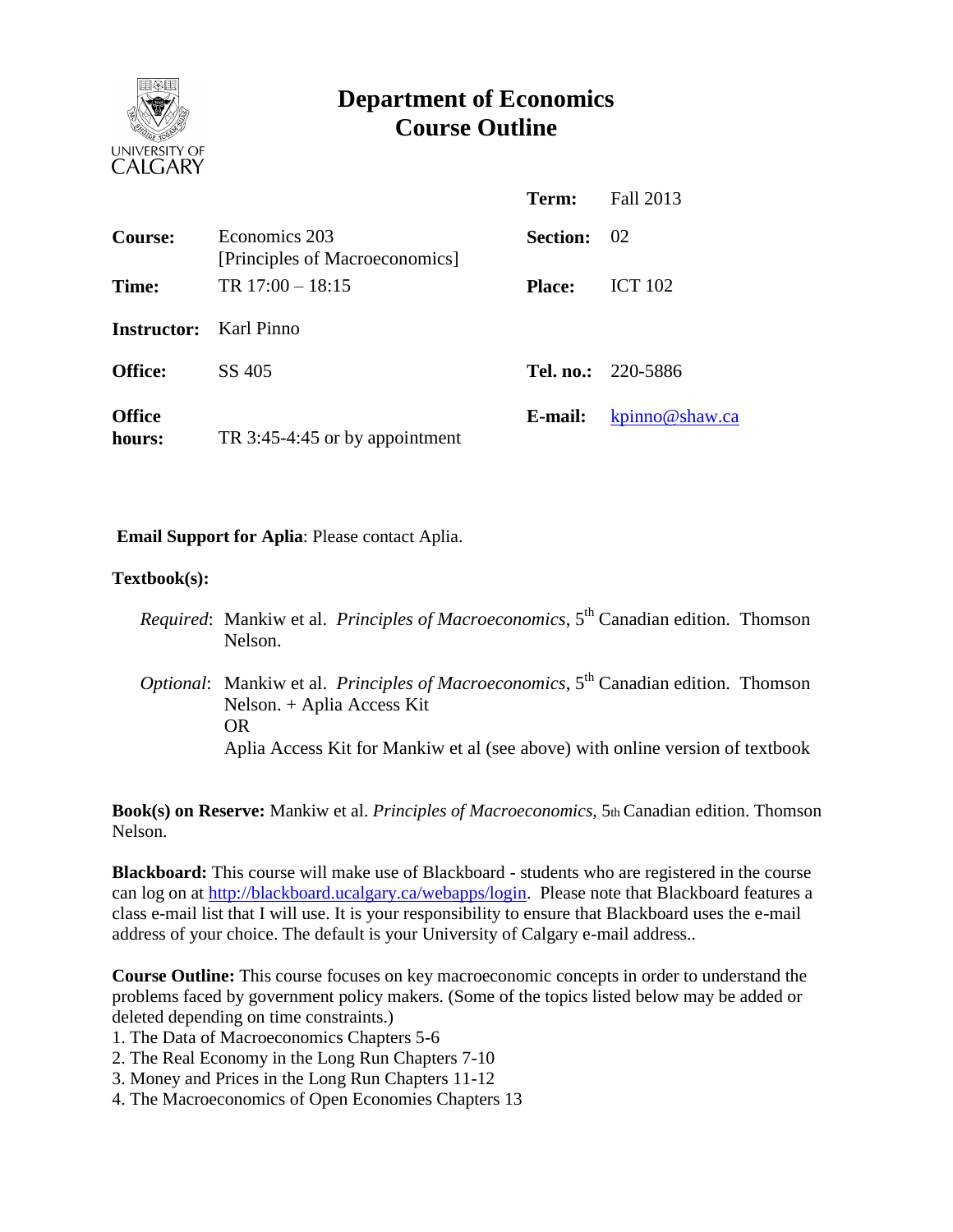5. Short-Run Economic Fluctuations Chapters 14-16 6. Final Thoughts Chapter 17

### **Grade Determination and Final Examination Details:**

| 2 assignments (7.5% each) | 15% (Due Dates: Oct.15, Nov.19) |
|---------------------------|---------------------------------|
| Midterm Examination       | 35% (October 29 in class)       |
| Final Examination         | 50% (December 9-19)             |

#### **Assignments**

- 1. PDF files with the assignments will appear in Course Documents in Blackboard at least 2 weeks before the assignment is due. All assignment questions are multiple choice. **Students can collect an IBM bubble sheet in the lecture 2 weeks before the assignment is due or in a tutorial (tutorial times will be announced by September 24 at the latest) at some point prior to the assignment being due. Instructors will not have the IBM sheets for the assignments in lectures other than in the one 2 weeks before the assignment is due. Please ensure that you fill in the bubbles for your UCID# and your name. If an assignment does not have both a UCID# and name filled in the bubble sheets, the score on that assignment will be zero.**
- 2. Assignments **will be due at the beginning of the lectures for each section (11:00 for L01, 17:00 for L02) on both October 15 and November 19. Late assignments will not be accepted under any circumstances. Assignments sent electronically will not be accepted under any circumstances. Only assignments handed in at the beginning of the lecture on the appropriate due dates will be accepted. Students in L01 must hand in their assignments in L01 and students in L02 must hand in their assignments in L02.**

## **Aplia and Practice Problems***:*

- 1. If you choose one of the textbook options that include Aplia, you will be required to access the Aplia website at [http://aplia.com](http://aplia.com/) . Please register on the website within the first week of classes. Should you only purchase the online textbook with Aplia access, you have to pay for Aplia within the deadline set by Aplia.
- 2. Using Aplia, you will be able to complete practice problem sets. **Aplia problem sets are entirely optional, as is the purchase of Aplia.**
- 3. Emails regarding Aplia should be directed towards the providers of Aplia or to the teaching assistants (TAs) that will be assigned to this course.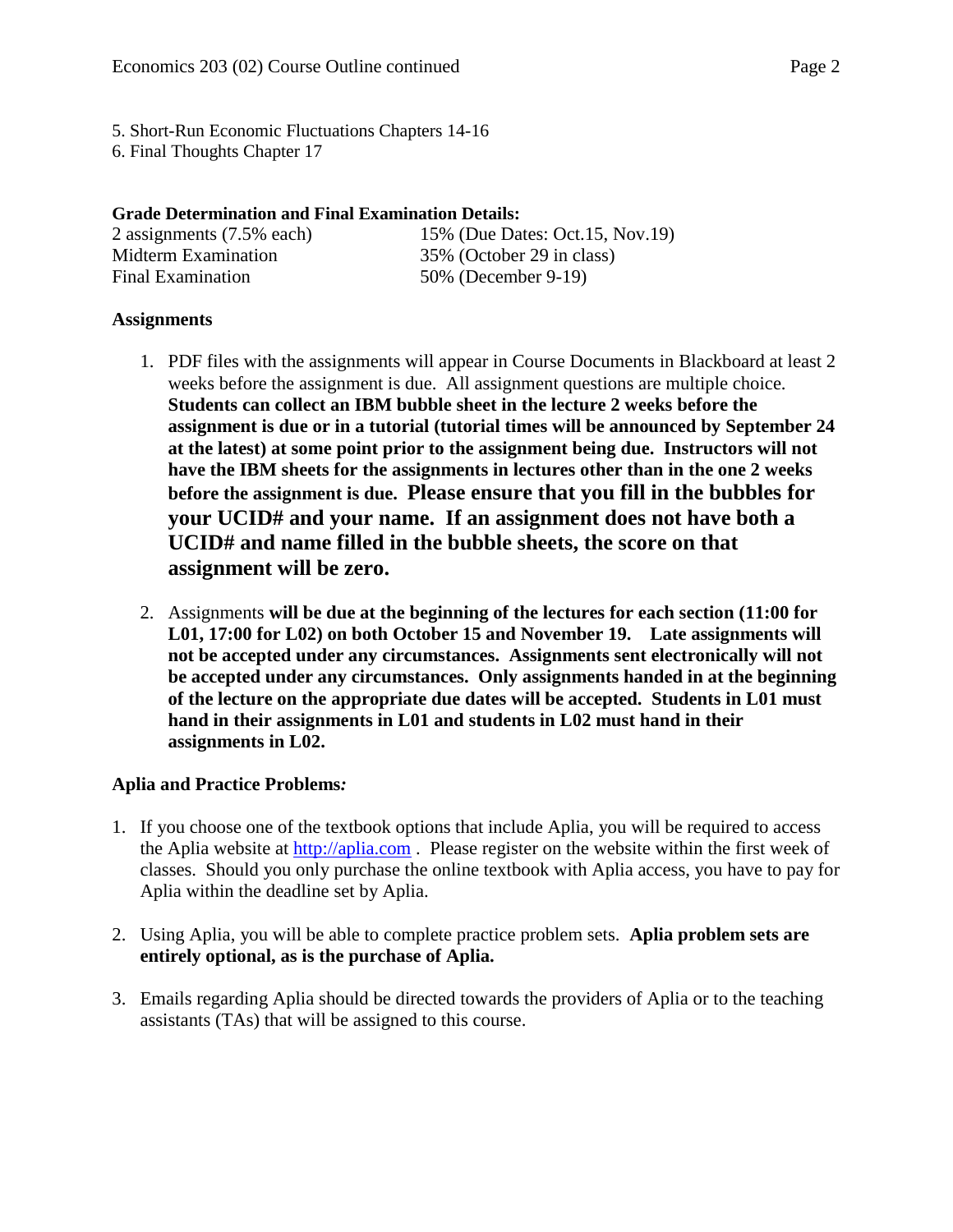Examinations*:* 

1. Examinations will consist of multiple-choice questions.

2. The midterm examination will cover the material in Chapters  $5 - 11$  inclusive, and the exam will be held during lecture time.

3. The final examination will cover all course material but will be heavily weighted towards material that was not dealt with in the midterm. The final exam will last two hours, and will be scheduled by the Registrar. *~75 questions on Chapters 12 to 17, 25 questions on Chapters 5 to 11.*

4. A non-programmable calculator may be used in the examinations.

Assignments, tests and final exams are marked on a numerical (percentage) basis. The marks are then added using the weights indicated above and converted into letter grades. As a guide to determining standing, these letter grade equivalences will generally apply:

|  |  | A+ 95 - 100 B+ 77 - 81 C+ 67 - 69 D+ 56 - 59 |  |
|--|--|----------------------------------------------|--|
|  |  | A 87-94 B 74-76 C 64-66 D 50-55              |  |
|  |  | A- 82-86 B- 70-73 C- 60-63 F 0-49            |  |

A passing grade on any particular component of the course is not required for a student to pass the course as a whole.

**No deferred midterm will be given. In case of documented illness or family emergency, the extra weight will be shifted to the final examination. The Instructor should be notified in advance if a student will be unable to write a midterm. In any case, documentation must be provided as soon as possible (within a day or so of the missed midterm**).

#### Notes:

1. Students should be aware that no "make-up" midterms or assignments will be given. Any student who finds it necessary to miss the midterm must notify the instructor in advance and produce a valid medical certificate or other required documentation in order to have the weighting moved to the final exam. Note that deferred final examinations may contain short/long answer questions. Also, deferred final examinations do not have to cover the same material or have the same format as the regular final examination.

2. Students should be aware that no "make-up" assignments will be given. Any student who finds it necessary to miss an assignment must notify the instructor in advance and produce a valid medical certificate or other required documentation in order to have the weighting adjusted. This adjustment will result in the weight for the missing assignment(s) being added to the final exam weight.

3. Students should be aware of the academic regulations outlined in The University of Calgary Calendar.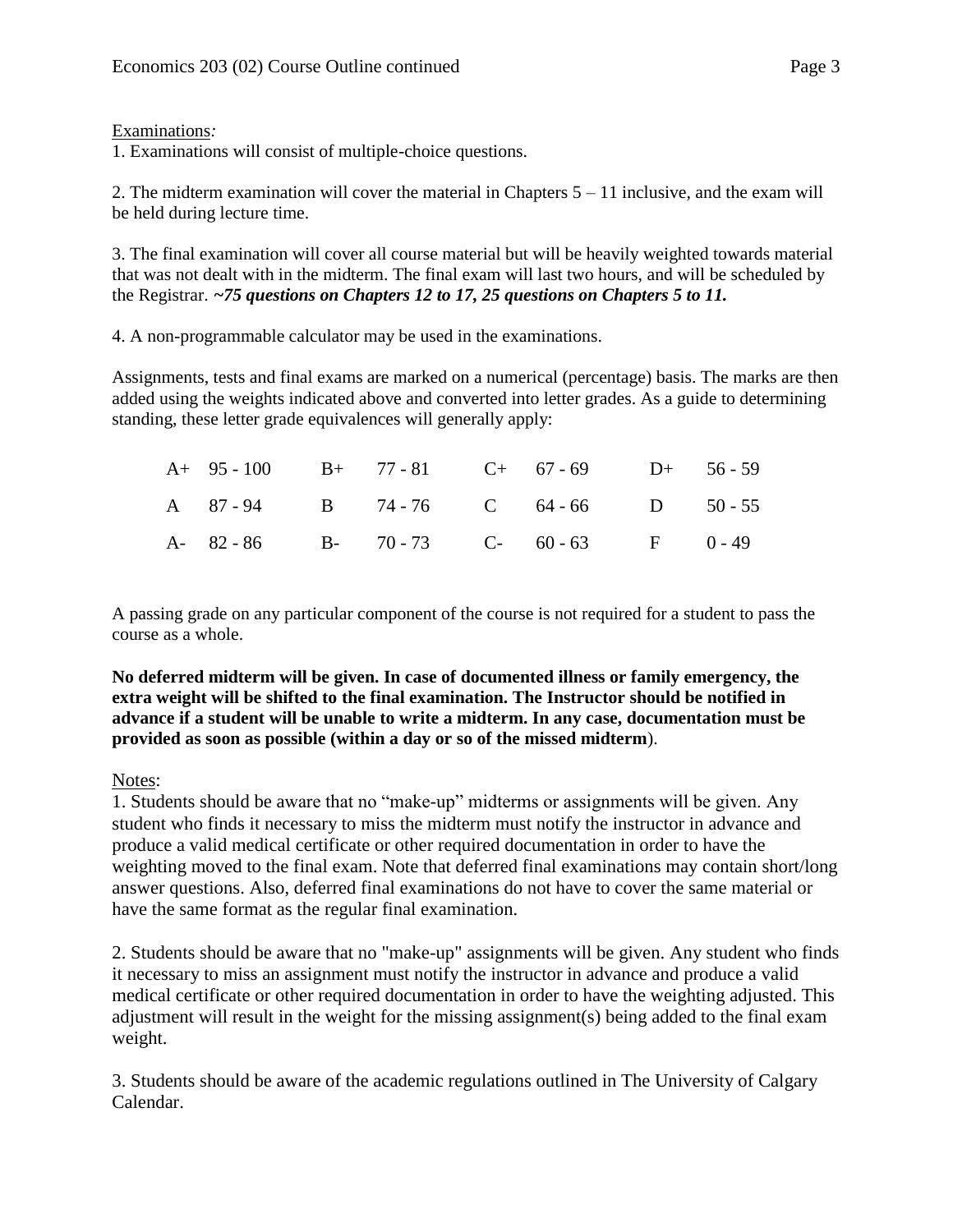3 Students seeking reappraisal of a piece of graded term work should discuss their work with the instructor within fifteen days of work being returned to class. However, the earliest that grades will be discussed will be the next scheduled office hour after the return of an examination.

4. Students will be responsible for all material listed on the course outline, regardless of whether or not the material has been covered in class, unless the instructor notifies the class that the material will not be covered.

5. It is the student's responsibility to request academic accommodations. If you are a student with a documented disability who may require academic accommodation and have not registered with the Disability Resource Centre, please contact their office at 220-8237. Students who have not registered with the Disability Resource Centre are not eligible for formal academic accommodation. You are also required to discuss your needs with your instructor no later than fourteen (14) days after the start of this course.

6. **Please note that the following types of emails will receive no response: emails not addressed to anyone in particular; emails where the recipient's name is not spelled correctly; anonymous emails; emails in which the sender has not identified which course and section he/she is taking; and, emails involving questions that are specifically addressed on the course outline or other course documentation like blackboard announcements reading schedule etc.**

**7. The use of cell phones for any purpose in class is prohibited. Computers may be used for note-taking purposes only.**

Students' Union Vice-President Academic: Emily Macphail Phone: 403-220-3911 E-mail [suvpaca@ucalgary.ca](mailto:subpaca@ucalgary.ca)

Students' Union Faculty Representative (Arts) Phone: 403-220-3913Office: MSC 251 E-mail [arts1@su.ucalgary.ca](mailto:arts1@su.ucalgary.ca) [arts2@su.ucalgary.ca,](mailto:arts2@su.ucalgary.ca) [arts3@su.ucalgary.ca,](mailto:arts3@su.ucalgary.ca) [arts4@su.ucalgary.ca](mailto:arts4@su.ucalgary.ca)

Society of Undergraduates in Economics (S.U.E.): [www.ucalgary.ca/sue](http://www.fp.ucalgary.ca/econ)

Society of Undergraduates in Economics is a student run organization whose main purpose is to assist undergraduate economics students succeed both academically and socially at the University of Calgary. Services include access to the exam bank, career partnerships with the Career Centre through hosting industry nights and information sessions, recognizing achievements in teaching, and organizing social events for members. They invite you to join by contacting [sue@ucalgary.ca.](mailto:sue@ucalgary.ca)